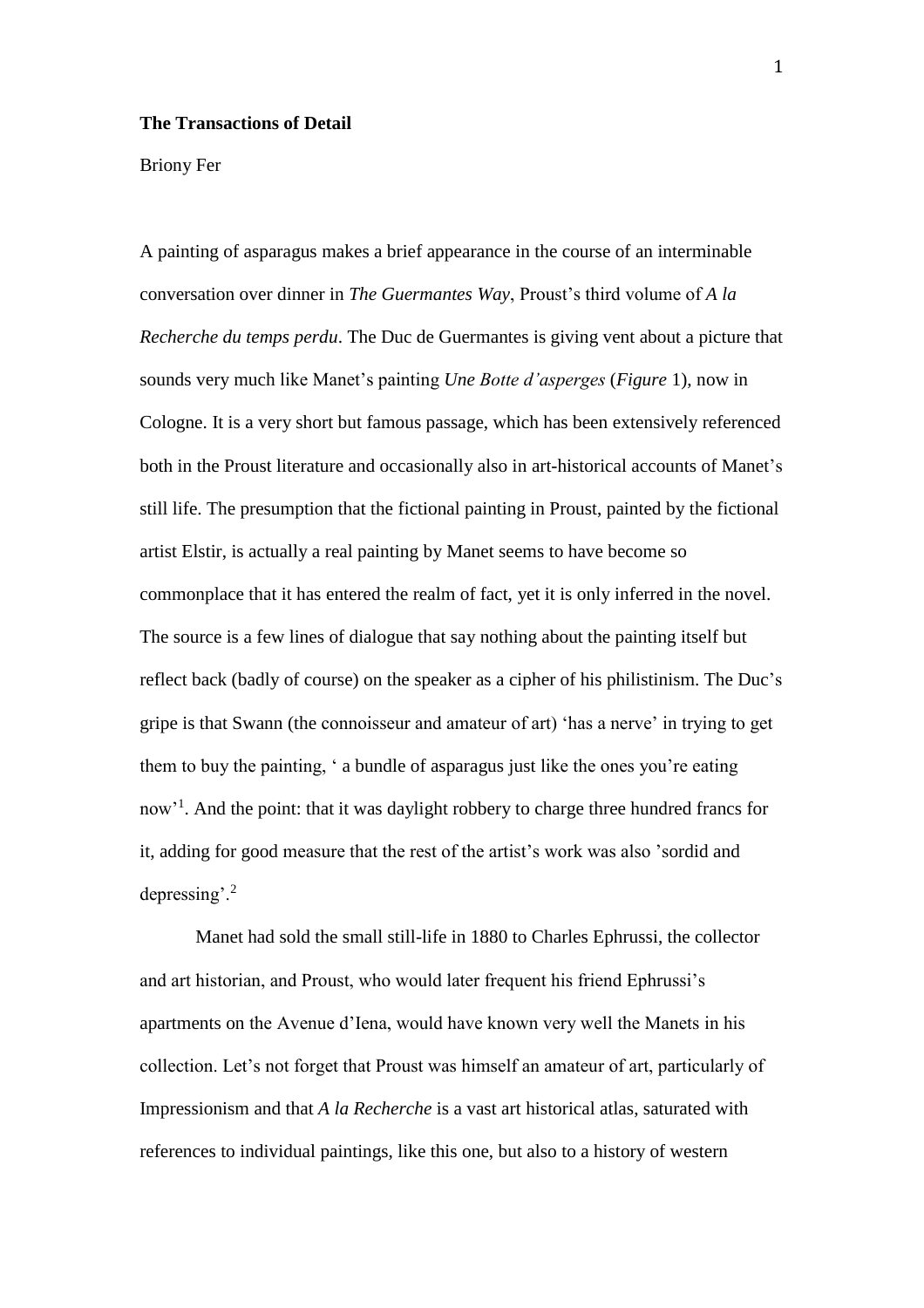painting. His fictional painter Elstir is an Impressionist. Proust could have known the story of the asparagus straight from Ephrussi – a story about art and money - and a joke: Ephrussi sent the artist a cheque for 1000 francs, for the painting *Une Botte d'asperges* for which he had asked 800 francs; so Manet, in return, sent him the remaining asparagus spear, a small painting that is now in the Musee d'Orsay (*Figure* 2), with a note saying 'Il en manquait une a votre botte<sup>3</sup>[please add grave accent to a]. It's a good story, often referred to as 'charming' 4 as if a piece of delicious whimsy. Yet barely any of it appears in Proust's novel. Instead the short exclamation by the Duke only reveals his own vulgar attitude: leaving entirely empty the place where the painting might have been. The Duc dug himself deeper as he went on, declaring that he preferred a little watercolour by Jehan Georges Vibert: 'there's not much in it either', he says, but it is a 'perfect little poem'.<sup>5</sup> Vibert's picture had details aplenty, to fasten attention and one, in particular, to love: a little dog standing on its hind legs doing tricks.

On the surface at least, this seems like a caricature, setting a philistine taste against the formation of a modernist one (although the Duc and Duchesse de Guermantes had a large gallery devoted to Impressionist painting – which over hundred pages before, that is, earlier the same evening, the narrator had been in ecstacies over). But I want to suggest instead that the fictional/factual incident offers a good starting point to think across old oppositions between modernism and realism. It is not simply a matter of a straight contest between the lure of sentimental detail and the aesthetic nuance of a more sophisticated modernist viewer. Of course, the Duc fails on both counts seeing nothing in the painting but only the detail of the price tag and so he betrays himself in so doing. As Walter Benjamin wrote, Proust's most accurate insights were often when he fastened on objects as an insect fastens on a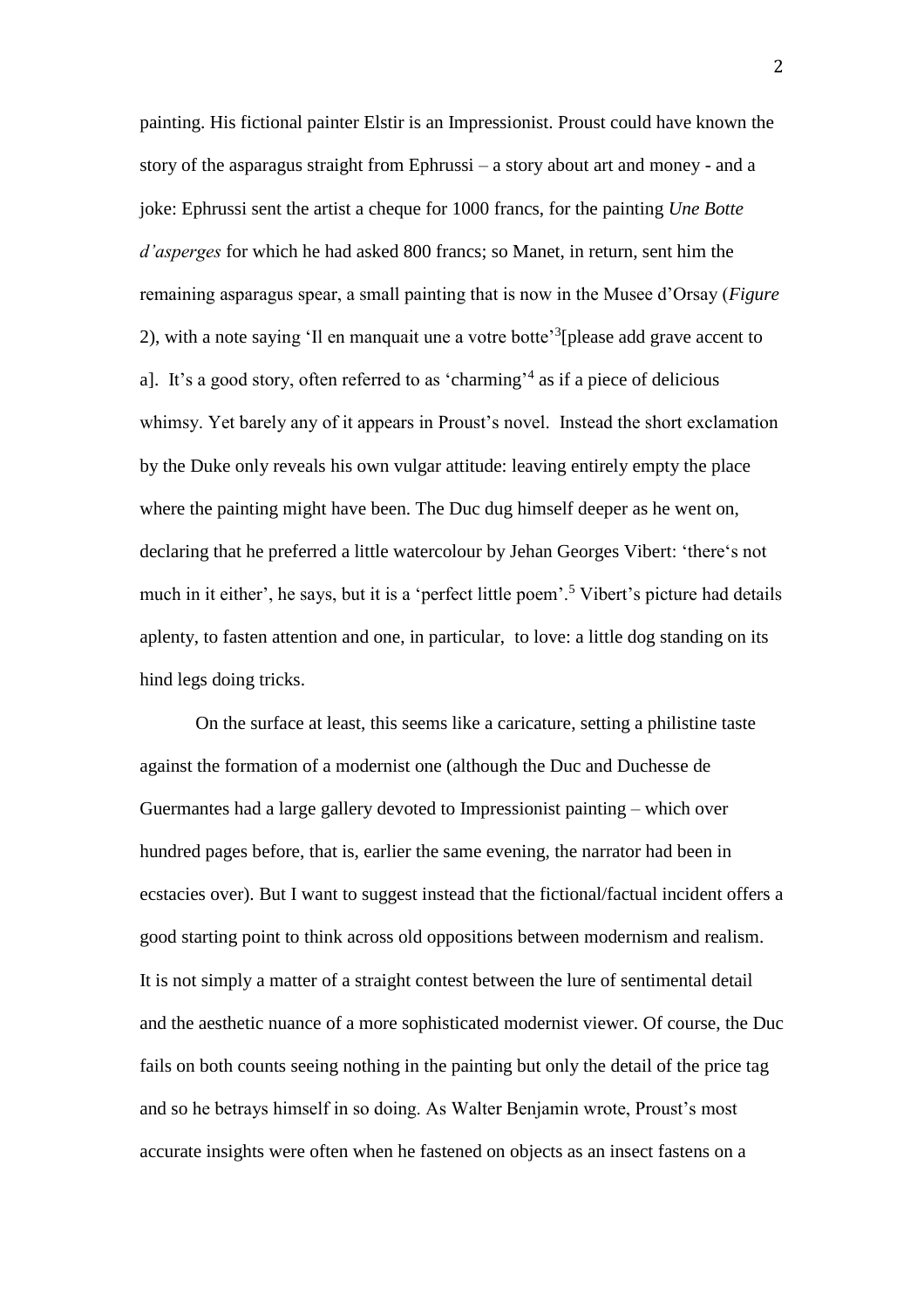leaf.<sup>6</sup> In this context, there is not much to be gained by laboring the point that it is problematic to assume that Proust's fictional impressionist Elstir is Manet, or any of the other painters at the time to which he has been compared and whose characteristics he takes on from time to time (Whistler and Renoir foremost among them). Just as problematically, Swann has been seen to be based on Ephrussi. The biographers continue to argue.

By drawing upon, rather than ignoring, this admittedly uncertain ground between factual and fictional, visual and verbal registers, I want to think about what detail does (rather than what it is). This may seem unpromising, given the term 'detail' has apparently completely fallen from the discussion of modernist art. You could explain the absence of the word by the fact that there simply *are no* details in modern art. Yet it seems unlikely, even if we take into account the possibility that it has been substituted by other words like 'incident' or 'nuance'. Because 'detail' is characteristically understood as descriptive or empirical it has tended to shore up arguments for certain forms of naturalist painting, and to be abandoned once abstraction's onslaught upon representation got underway. My hunch, though, is that it is worth pursuing a little further – that just as detail was never merely iconographical in realist or naturalist models, nor has it disappeared or become entirely irrelevant to other forms of modern and postmodern art. There is, I suggest, a legacy of detail after realism that continues: for example, Gerhard Richter's series of paintings called *Detail* (1970), which were based on blown-up details of his own abstract paintings; or Eva Hesse's pastry cases of small experimental pieces and leftover sculptures  $(1968)^7$ . But here, rather than look at those more recent instances, my aim is to show that detail, as a technique, was already reconfigured in Manet's late still-life painting..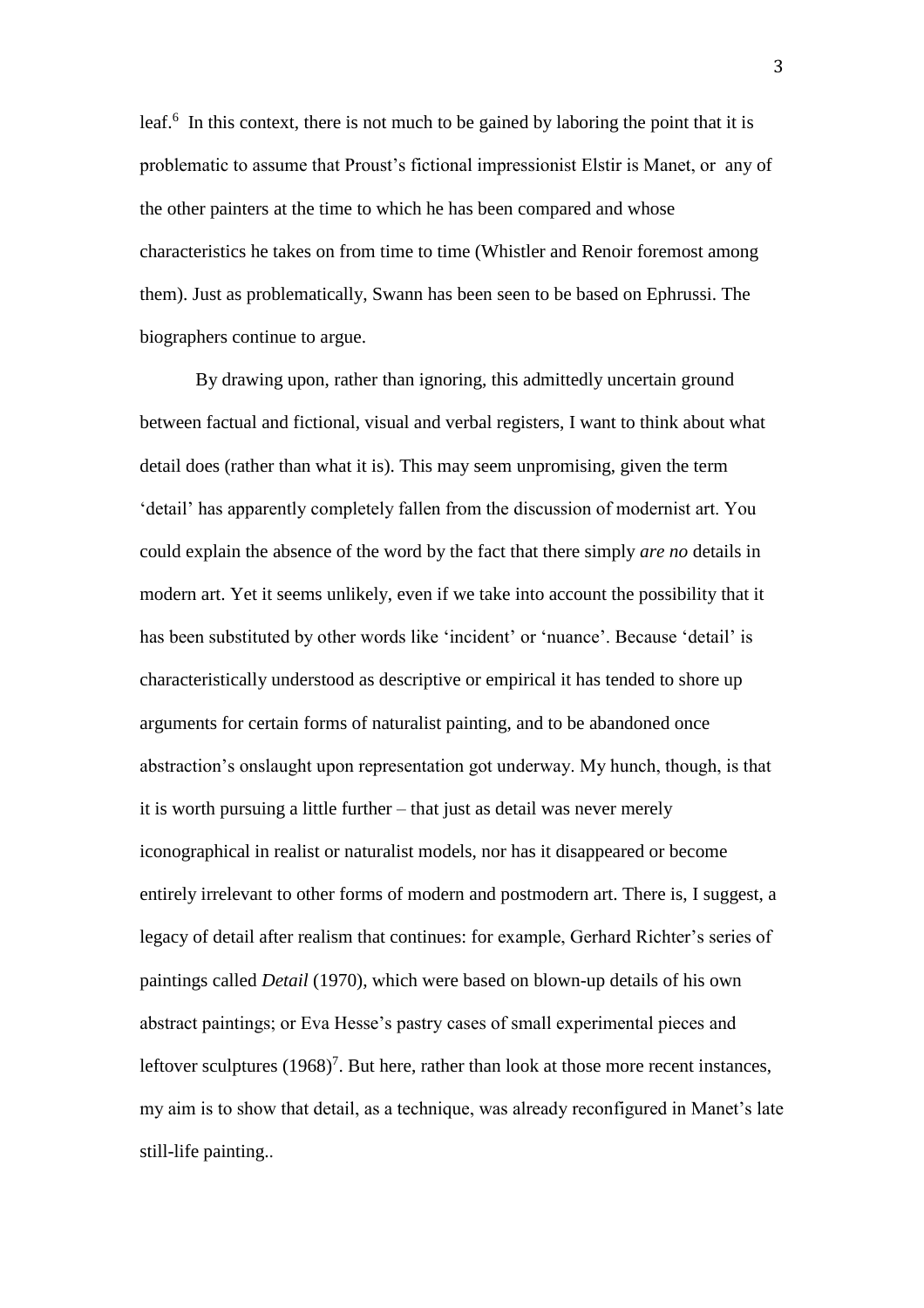In her discussion of the *Bar at the Folies Bergères*, Carol Armstrong has focused on the way *Une Botte d'asperges* and *L'Asperge* dramatise a system of exchange, of a commodity world in circulation. She claims that 'the single asparagus' of *L'asperge*, 'interrupts the system of exchange, declaring its own paintedness' and 'short circuits the system of substitution, equivalence and exchange that structures the valuation of illusionistic painting, as well as consumer culture at large'. <sup>8</sup> A bundle of asparagus, or for that matter a single spear, might not look like the most obvious commodity – and much less so, for example, than a bottle of Bass with a familiar logo as its brand label – but the very fact that they are all commonplace things is part of the force of Armstrong's case.

In the context of my own argument, there is also more to be gleaned from *Une Botte d'asperges* and *L'Asperge*, and especially the relation between the two paintings. The kind of detail at stake is not of the dancing dog variety, for sure. Arguably each of the paintings – small as they are at 44 x 54 cm and 16.5 x 21.5 cm respectively  $-$  is a dancing dog, that is to say, its own display of paintedness. Detail, as it operates in these two works, has to be understood rather less descriptively and rather more as a formal operation. I am thinking here of detail in the sense of the original word '*detaille*r' [please add acute accent to e], to take apart or cut up, a cutting into pieces, which is linked in its etymological routes with the word '*retailler*', to recut or retell.<sup>9</sup> That is to say, there is a relationship of *detail* to *retail*. This is another way of thinking about the relationship to consumption. To buy things *en detail* is to buy them item by item, that is, to buy them retail rather *en gros* or wholesale. To buy a bundle of asparagus, is to buy a unit of sale, made up of smaller units (the spears). Those two metal rings transform it into an object that has been counted, made into a bunch and sold (like faggots, like flowers). Tied up in this way,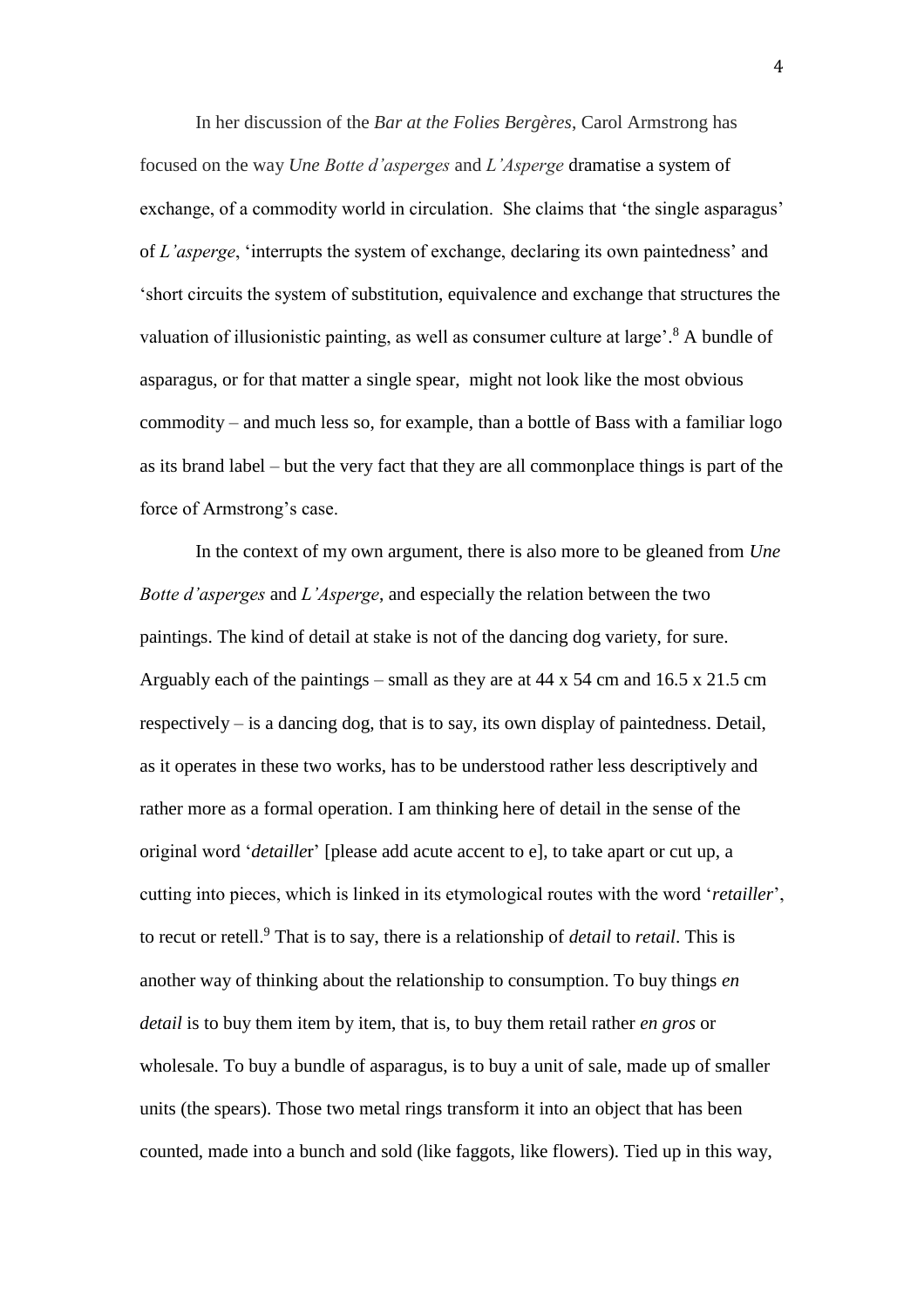they are made into a product of culture over nature in the process: food culture, with its rituals of sale and display – note the green leaves that enframe it.

The Duc de Guermantes might not have thought a bunch of asparagus enough to make a picture out of, but Proust certainly did. Both Manet and Proust were extremely well acquainted with the still-life tradition in Dutch painting in particular, both aficionados of the Rijksmuseum, which holds countless such paintings of the most overlooked items, including Adriean Coorte's extraordinarily luminous bunch of asparagus. And in Volume One of *A la Recherche,* Proust describes a bunch of asparagus – not a painting of it this time but nonetheless a far more painterly description – as if the Duc's ridiculous comments leave out precisely what matters most. Proust has his narrator describe his 'ravissement' before the veritable still-life he glimpses in the kitchen. First, he sees the freshly shelled peas neatly lined up on the table top like green marbles, which Scott Moncrieff, with a fair degree of license, translated as 'platoons of peas drawn up in ranks'.<sup>10</sup> Then, he sees the asparagus 'trempés d'outremer et de rose, et dont l'épi, finement pignoche de mauve et d'azur, se degrade insensiblement jusqu'au pied…' Again, Moncrieff translated this as 'stippled' with mauve and azure. <sup>11</sup> For Proust, this kind of *irisation* – another untranslatable word meaning to become the colour of iris – possesses 'nuances celestes'<sup>12</sup> [please add acute accent to first e of celestes] so clearly at odds with the earth from which the asparagus has been pulled. It is a very painterly description of chromatic variation, as if the pictorial qualities of Manet's painting have been displaced to the *ravissement* of the everyday.

 Of course, this description is not a direct or even indirect description of Manet's painting, or even of a painting at all. It is Proust describing everyday things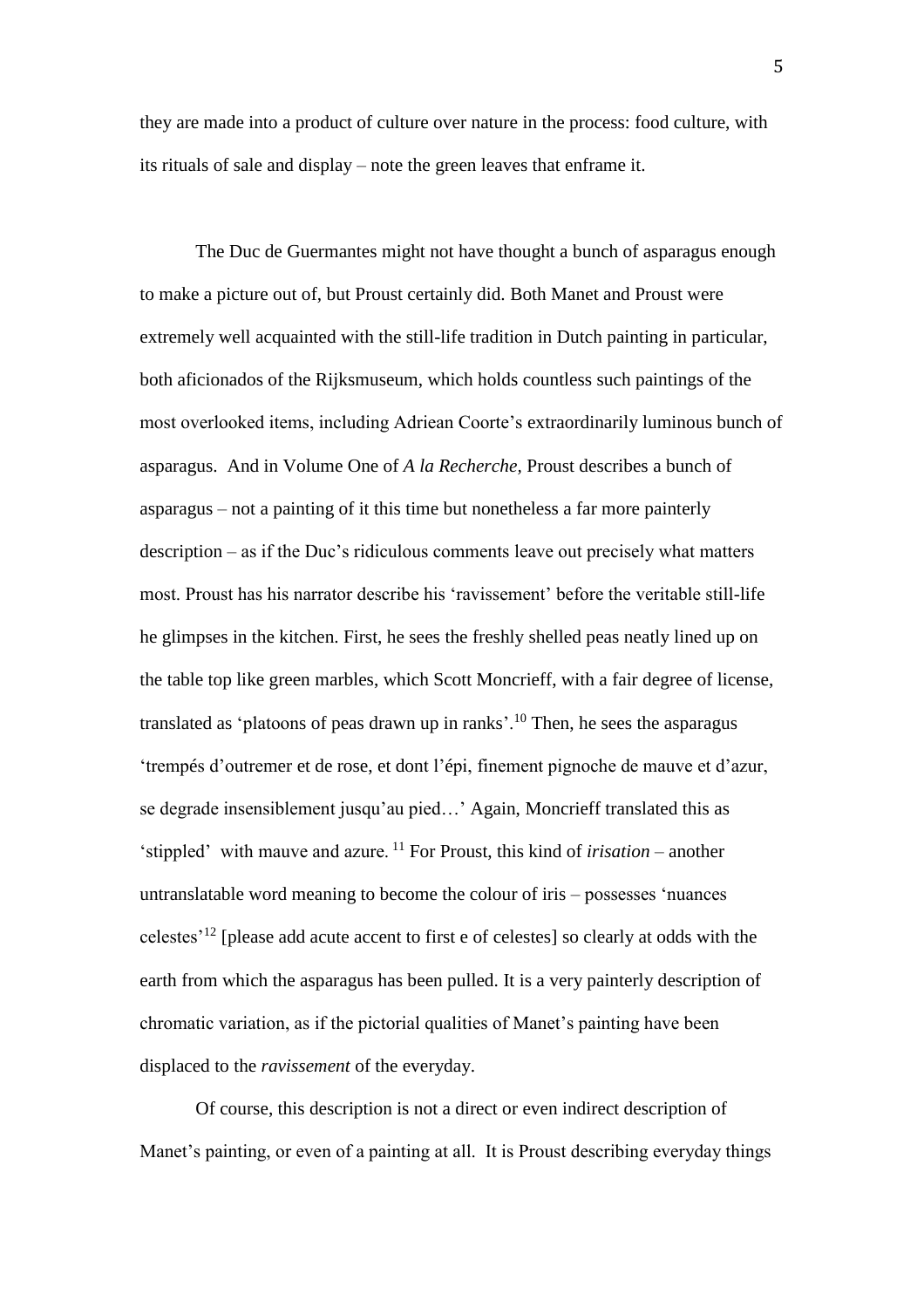*as if they were* a still-life as was his characteristic method. It is a description that preempts the mention of the painting by Elstir at the dinner where they are eating asparagus in a mousseline sauce. The still-life in the kitchen anticipates the painting, but is also detached from it, as if each moment is incomplete without the other. The reader remembers, attuned to the constant to and fro of memory and the cross fire of connections across the whole novel. The asparagus both signals a temporal disjuncture and dramatizes it. Such minute descriptions of platoons of peas, bundles of asparagus, all these groupings of small things are entirely characteristic of Proust's hyper-attention to detail. What's articulated in these two moments in the novel is not a distinction between fact and fiction, the fact of seeing versus the fiction of painting, but rather a more complicated and circumstantial sense of what it is to live in an object-world. In these two, temporally dislocated but conjoined passages, we can grasp the compounding of subjective and objective experience. It is as if the ravishing if lacerating recognition of what Barthes would call the *punctum* – the detail that pierces the subject – were merely the flipside of the coin of Foucault's regulatory vision of detail as the modus vivendi of life.

In *Discipline and Punish,* Foucault imagined a historical inventory of detail that would trace the emergence of a disciplinary regime that was internalized in all subjects. His aim was to provide what he termed a 'political anatomy of detail',<sup>13</sup> that is, an analysis of the regulation of the smallest fragments of life. He mentions at one point that he was thinking of writing a History of Detail (he never would) that would chart the history of regulation from the theological understanding that God is in the detail to Napoleon's vision of a vast machine from which no detail could possibly escape. His own history, then, would look to the eighteenth century as the historical fulcrum of the emergence of the detail, from the pedagogic exercises of Jean Baptiste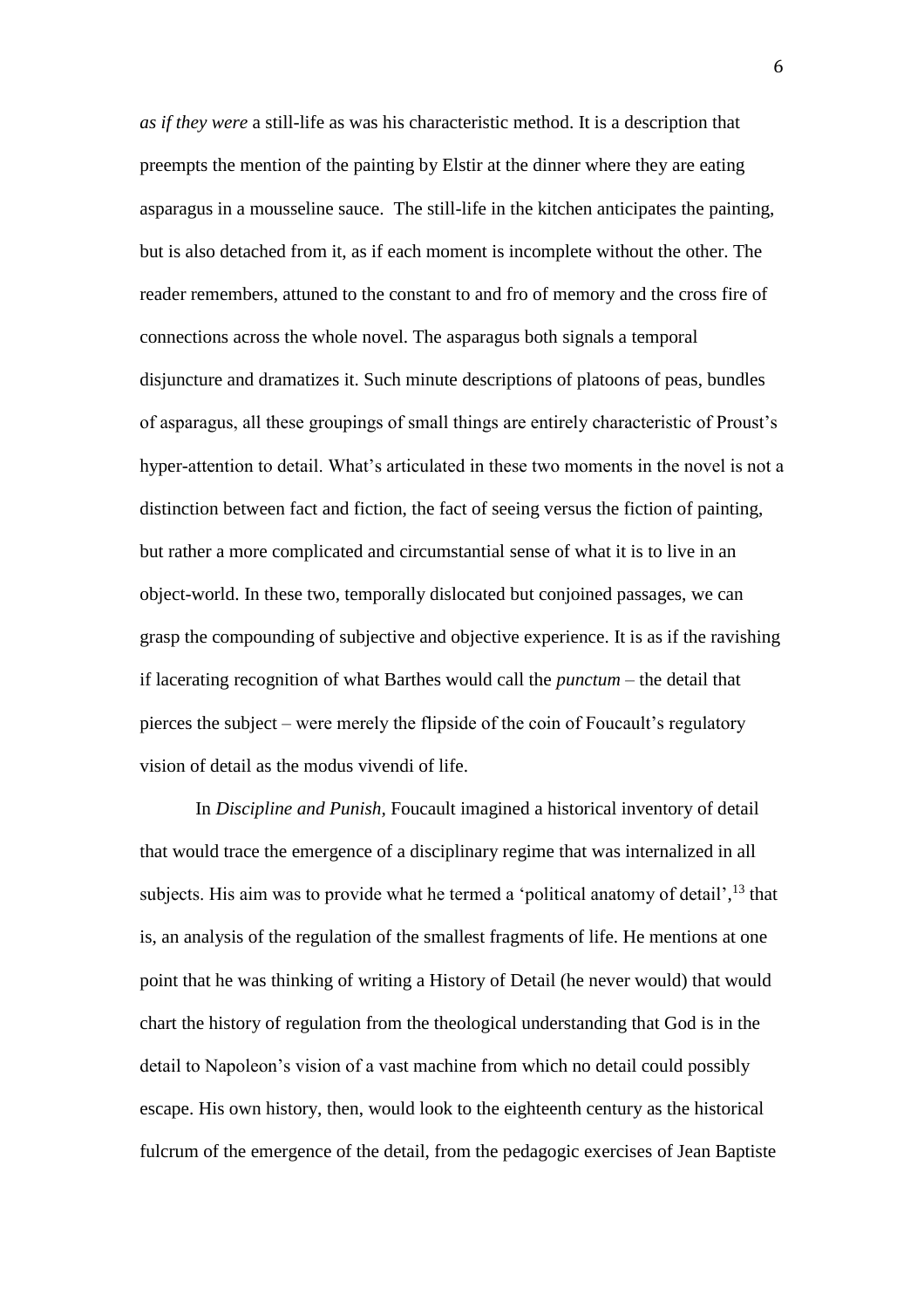de la Salle, through Leibniz, to Napoleon's 'awareness of control of men…through a whole set of techniques'.<sup>14</sup>

Detail, according to this account, is a modern technique. It is not exempt from an ideological or symbolic structure (as the *punctum* is to the *stadium*, according to Barthes' subjectivist sensibility) but itself a means of structuration. It follows that in the case for regulation, Foucault includes a description of detail as technique – which could draw on examples such as charts, ledgers, time-tables and military marching patterns. The latter – as envisaged in the Napoleonic fantasy of domination by detail – are some of his most vivid examples. After all, as he claimed, time was a primary condition of a disciplinary method. Paying attention to the length and time of the steps in a marching pattern was not a marginal concern, but central to what a political anatomy of detail might entail. The length and time of a step in marching pattern is the measure of a military machine. A bunch of asparagus, in the domestic realm, is also a measure of the organization of life. As Carole Armstrong argued, this is not merely private but porous: the abstraction of monetary exchange calibrated there as much as the intimate exchanges of tokens, for example, a small painting of a posy of violets Manet gave to Berthe Morisot. We might note in passing that such a saturation of formats and networks, penetrating into all aspects of life, look like precursors of the formatting of life in the data-sodden age we now live in.

I am not sure, though, that it's enough to say that painting's power to circumvent or interrupt such circuits of exchange lies in its 'paintedness'. Rather, I suspect that *Une Botte d'Asperges* mobilizes detail against detail. Just as Proust's narrator would see in the timetable not only some objective discipline but 'the most absorbing kind of geometry', more pleasurable than any guidebook.<sup>15</sup> It created a way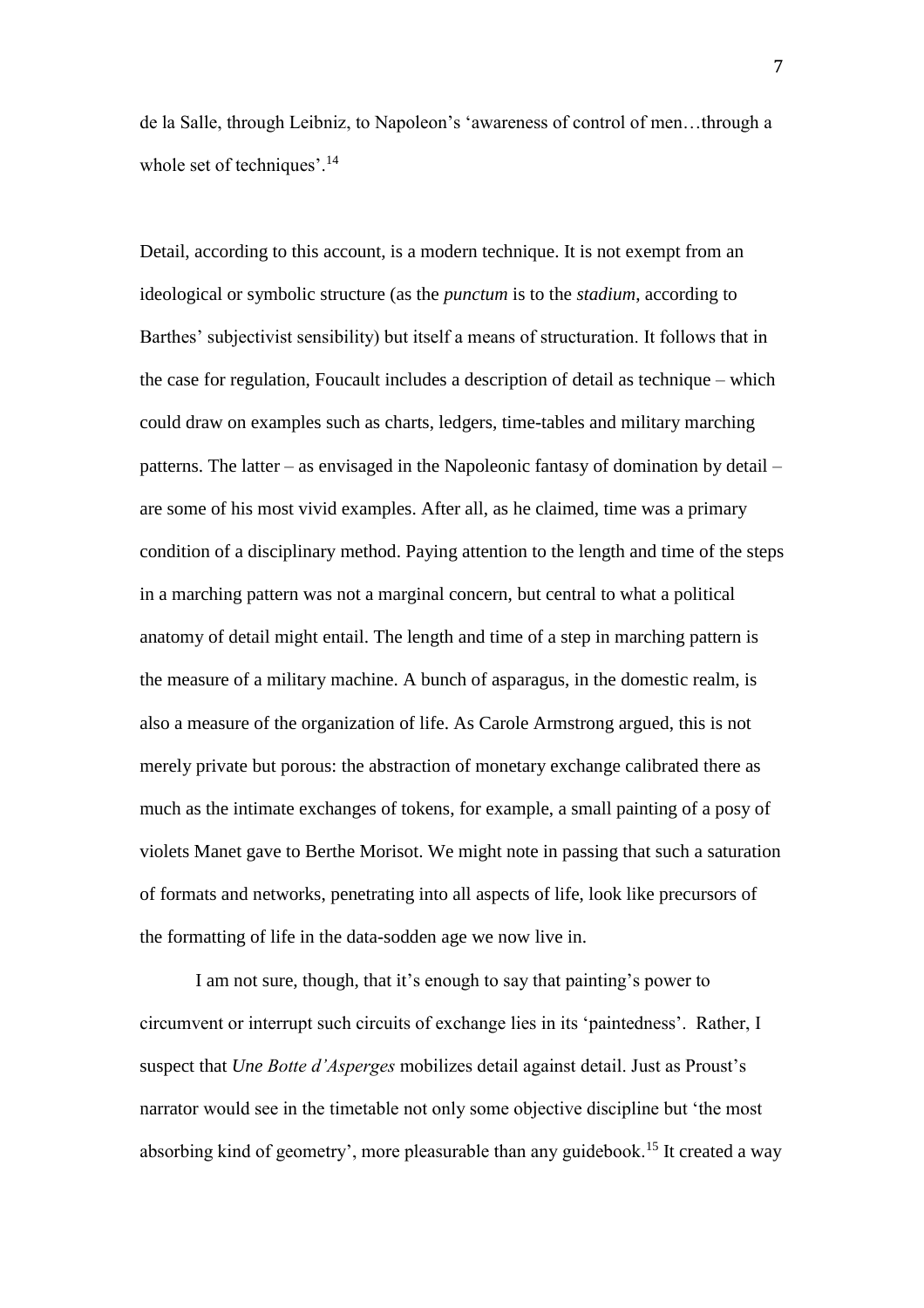of imagining himself elsewhere, whilst not moving from the spot. It's easy to think of Proust (too easy) as a trembling aesthete, concerned only with interiority and private fantasy. This scattering of the subject's attention on the site of a single detail is a much more far-reaching critical operation. Fredric Jameson reminds us that something of this order of disjunction is also at work in realist literature. For example, in his book *The Antinomies of Realism*, he describes how Tolstoy 'shows his character thinking or saying one thing, while physically absorbed in doing something else, something unrelated (brushing his uniform, lighting a match, watching a dog in the yard'.<sup>16</sup> Thus he construes character as 'heterogeneity, a mosaic of fragments held together by a body and a name'.<sup>17</sup>

Such an interpretation of the realist novel builds on the great critics of the Russian Formalist school like Boris Eichenbaum and Roman Jakobson, who famously argued for realism as a metonymic rather than a metaphorical method. Their approach to detail is illuminating in this context, even at the broad level of analogy, because of the innovative ways in which they defined detail as a realist technique against the grain of then prevailing assumptions about realism in literature (which of course is what I am attempting to do here in terms of the different pictorial procedure of Manet's still-life). Jakobson's key example was Anna Karenina's red purse, which Tolstoy spends longer describing in the suicide scene than Anna's own thoughts: what for Jameson amounts to a form of affective distraction. <sup>18</sup> Jameson's overriding concern with realism as a temporal mode is inevitably drawn to precisely these aspects: distraction, postponement, delay and so on. None of this makes Proust, or for that matter Manet a realist, but it shows I think how both built on techniques that were already powerfully complex within the realist tradition.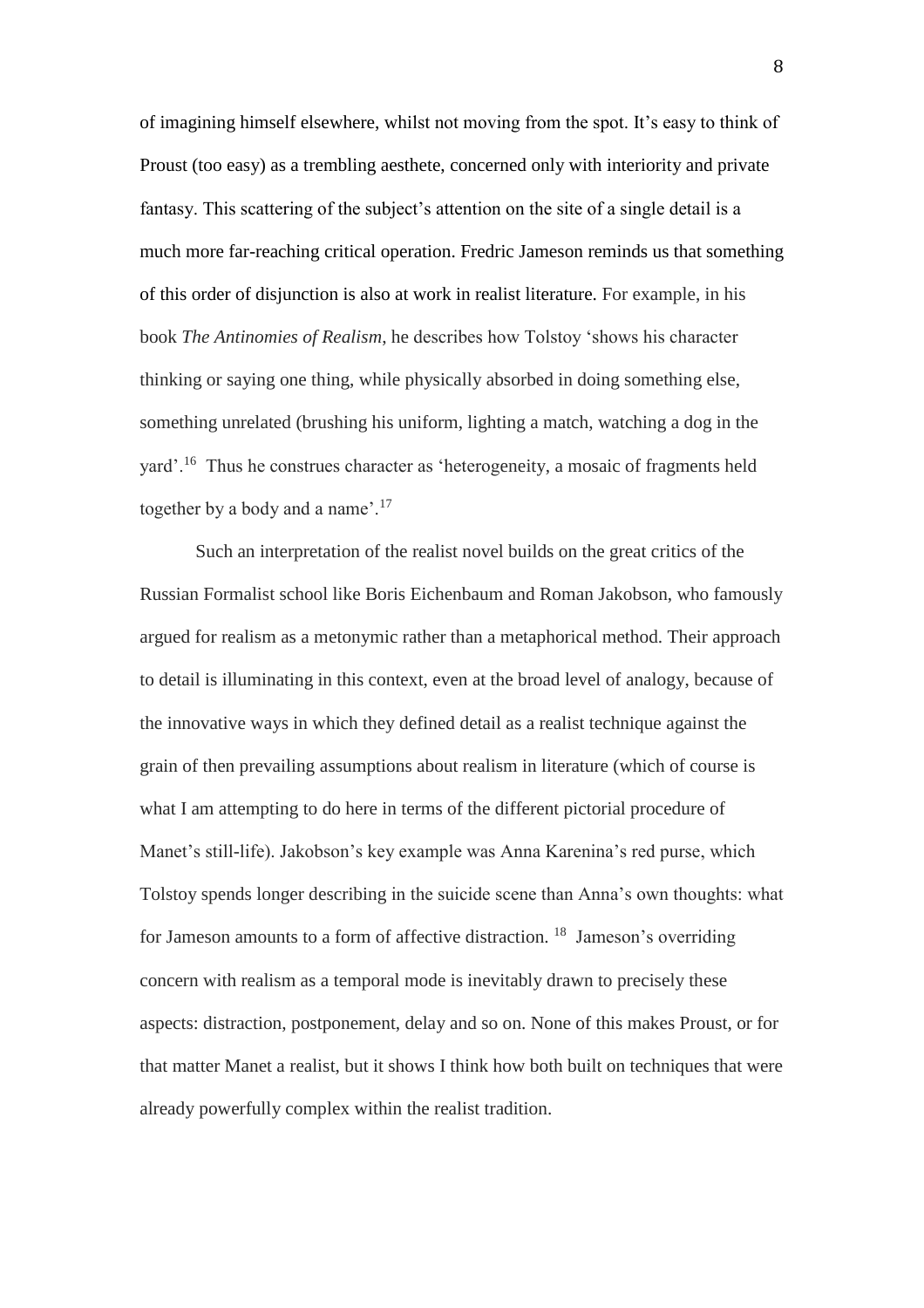The two paintings by Manet have a narrative connection which remains important: the one that is by now familiar in the story of Ephrussi, Manet's joke, and so on. But their connection also cannot be reduced to that story. They relate to one another in ways at least as complex as the two moments in Proust that I have described – but as paintings, of course, they do very different work. They are not simply two scenes in that narrative. If we imagine the 'marching time' of the first the *Bundle of Asparagus*, as being in part their measure for sale, then they also play on this in significant ways – if not entirely to reverse it then at least to put in question what constitutes a measure of value. It is not only the commodity 'painting' that is at stake, as an abstract equivalence, but the process of making it, the *work* that went into the work, that is made clearly manifest.

In both of these paintings there is a kind of unraveling that occurs. The bundle – the singular object that is not singular, is displayed on and enframed by the ground of green leaves, as if it is playing out the object-to-be-looked-at that a painting is. *Une Botte d'Asperges* breaks painting down into an inventory of different kinds of brushstroke: the gestural strokes of the foliage, the mainly horizontal shorter strokes of the spears of asparagus. The tips of the asparagus become mere dabs. The length and time of the strokes becomes very complex indeed. And it is hard here not to think about the brush of the artist that also has a tip with which he is painting the 'touches' that become almost inchoate. Whether or not Proust was thinking consciously of Manet's painting, his word 'irisation' is a very apt description of these little violet dabs of paint. The stippling dramatizes the tip of the brush as it is making its 'touches'.

This inventory of strokes recalls Manet's self-portrait of the previous year, with its brushes looking like digits or fingers (*Figure* 3). The comparison with the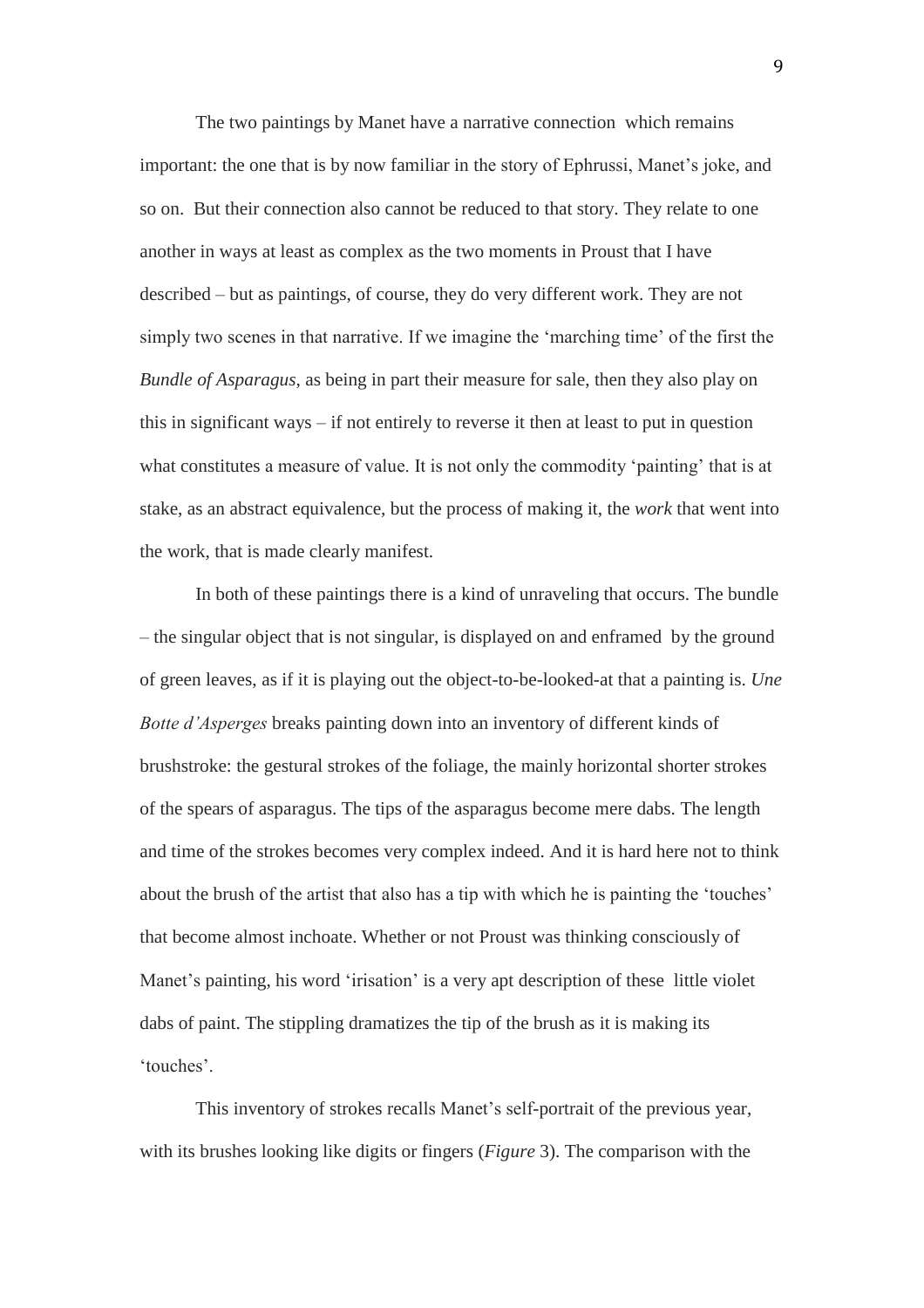stippling of a Divisionist technique that is emerging around the same time is only enlightening because artists like Seurat were abstracting a scientific system (the marching time of modern life), whereas Manet definitely was not. Consumption here is both commercial and corporeal, and intensely so. Again Proust's fictional descriptions got this absolutely right: the orality of the marks, the insistent thought of eating, the ways the colours are 'nibbled' or eaten in little bits. The word *pignoche* also means to paint with very small brushstrokes (*coups du pinceau*). The tip of a spear of asparagus links to the tip of a brush (*le bout du pinceau*) but also suggests *la bout de la lange*, the tip of the tongue, both in the sense of eating and in the sense of anticipation of having something to say, but not being able to spit it out. This metonymic chain is continued in Proust, even if it gets to be taken in the opposite direction entirely: that is, the moment when the Duc de Guermantes is unable to 'swallow' the price. The whole painting becomes more staccato, more frenetic, not necessarily in order to make it harder to guess, as in Jakobson's classic formulation, but to make the certainties of 'length and time' falter a little.

The painting *L'Asperge* is like a phantom double of *Une Botte d'asperges*, but instead of following a logic of display it does the opposite. Rather than a stippling effect, it is much more fluid, much more quickly painted and virtually half the size. An after thought, it mimics the being forgotten very vividly. It is camouflaged: a white asparagus against the white marble surface, merging with it almost entirely. No wonder that stray spear got left behind, though as we look at the painting, our attention falters on the little bit of it that overlaps the edge of the slab, like a kind of visual double take. Now left over, it has become a circumstantial detail, just a detail of another detail. *Une Botte* and *L'Asperge* can be regarded as a single painting in two parts then, dislocated in time. The first part: the bundle is for show, on its bed of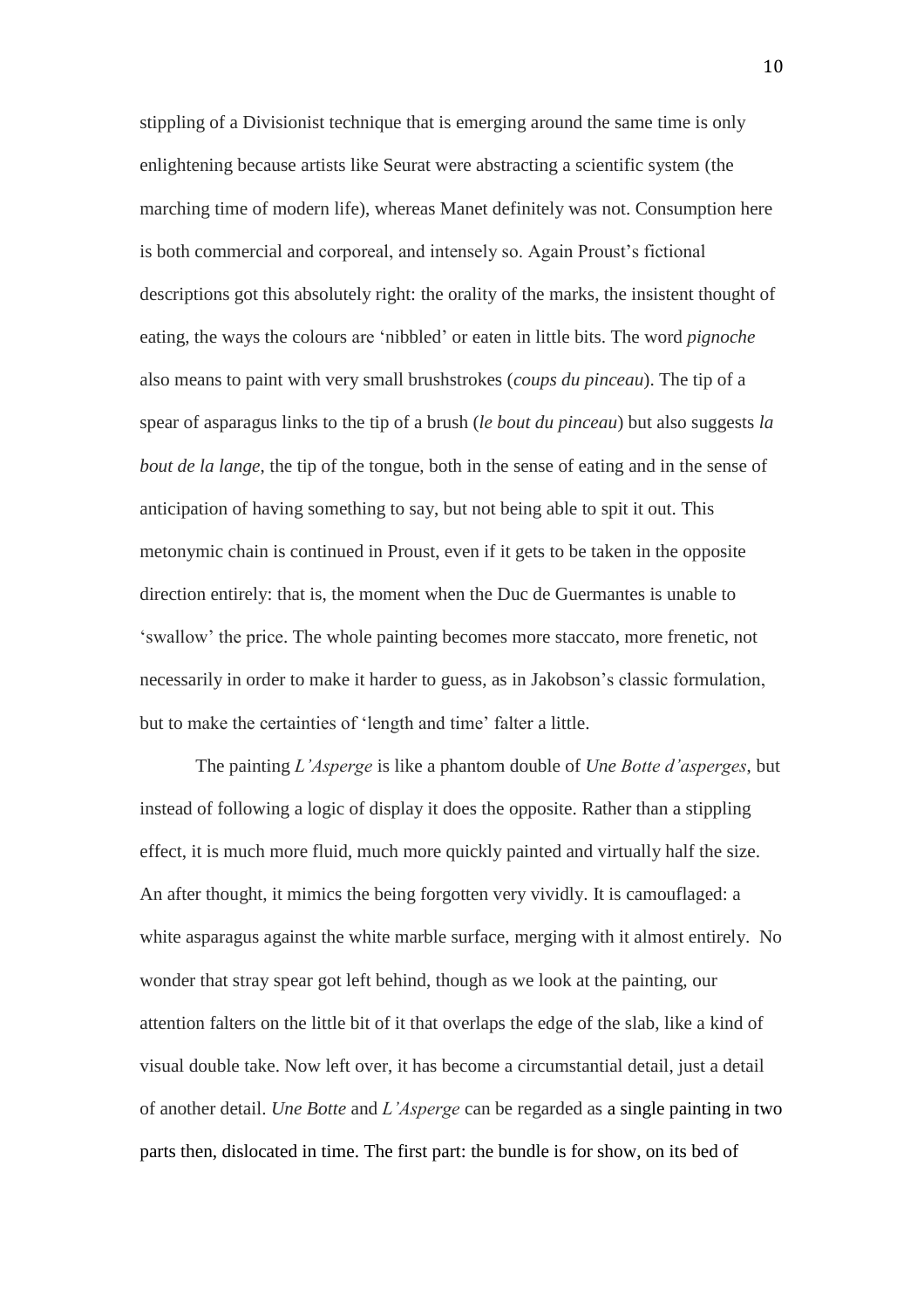green, displayed, as it had been on a market stall, placed there to be looked at. Then the single shoot, by contrast, negates everything the first painting was. It is a picture that paradoxically draws attention to something hidden within it, not meant to be seen easily, only discernible by the different direction of the brush, the nuances of the strokes, the feint stipples of the tip. One has colour, the other has none: it is virtually white on white.

*L'Asperge* seems to sabotage the very notion of detail as that which fastens attention to itself. By contrast using the most abbreviated strokes, Manet seems to have 'painted away' its subject to make an almost empty space. The ground mainly consists of the empty marble counter, where the bunch of asparagus would have been. The veins in the marble are rendered by thin strokes of grey paint that all run obliquely across the surface, in the same direction as the asparagus spear. The strokes are fluid but broken, marking the pattern in the mineral surface, but also serving to conceal the missing object or part that has been left behind. The signature too, the short black barely legible 'M' is also camouflaged against the marks of the graining.

 The different kinds of strokes become markers, that not only serve to confuse the spatial relationship between things, but more importantly here, their temporal coordinates. *L'asperge* can be thought of as a ghost of an earlier stage in the painting process, the sketch (or *esquisse*), when thinner strokes, more swiftly applied, had laid out a more preliminary version before the body of colour is added. Manet has created a series of temporal shuttles: a sketch that comes after a painting has been painted, only then to return as the piece of the painting that had previously been lost. It may be a conceit, but it plays on the marching time of a pictorial economy, not least with ideas about process, finish and completion. *L'Asperge* dramatizes precisely the small adjustments and displacements involved in how we notice things in a field of visual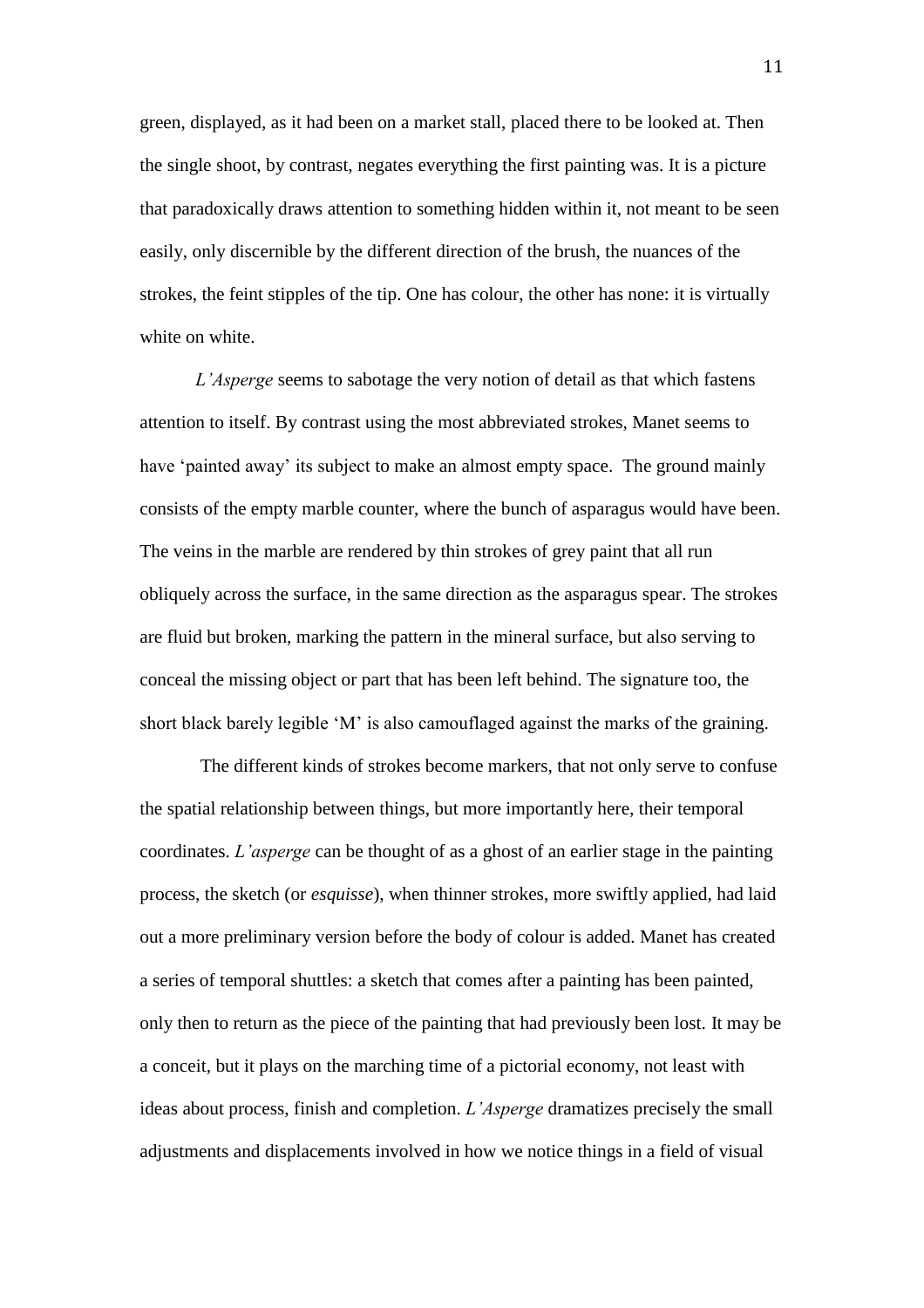perception. The logic of camouflage, which works to conceal rather than reveal, only heightens those effects of what it is like to inhabit an object-world. The painting mimics that visual experience of temporal adjustment. It's a sharp rejoinder to the idea that art has moved beyond detail.

<sup>1</sup> Marcel Proust, *In Search of Lost Time,* vol. 3 *(The Guermantes Way)*, trans. Mark Trehane (Harmondsworth: Penguin, 2002), p. 500

<sup>2</sup> Proust, *Lost Time,* trans. Trehane, p.500

 $\overline{a}$ 

<sup>3</sup> *Manet (1832-83)* Editions de la Reunion des Musees nationaux, (Paris 1883) p.451 <sup>4</sup> *Manet (1832-83)*, p. 450

<sup>5</sup> Proust. *Lost Time,* trans. Trehane, vol. 3, p. 500. Jehan Georges Vibert (1840-1902) was a French painter of anecdotal genres scenes, for instance *The Marvellous Sauce*, c.1890 Allbright Knox Gallery.

<sup>6</sup> Walter Benjamin 'The Image of Proust' in *Illuminations,* trans. Harry Zohn (New York: Schocken Books, 1969), p. 208

<sup>7</sup> Richter's abstracts play on the photographic close-up in intriguing ways, and clearly the notion of the 'photographic detail' would need careful treatment in any extended discussion of these works. Hesse's use of glass display cases, on the other hand, borrowed the idea from Claus Oldenburg's pastry cases full of cakes and fancies, which relates more closely to the still-life genre under discussion here. See the discussion of the pastry cases in Briony Fer, *Eva Hesse Studiowork* Fruitmarket Gallery Edinburgh (New Haven and London: Yale University Press, 2002), especially pp.84-101.

<sup>8</sup> Carol Armstrong, *Manet/Manette* (New Haven and London: Yale University Press, 2002) p. 280